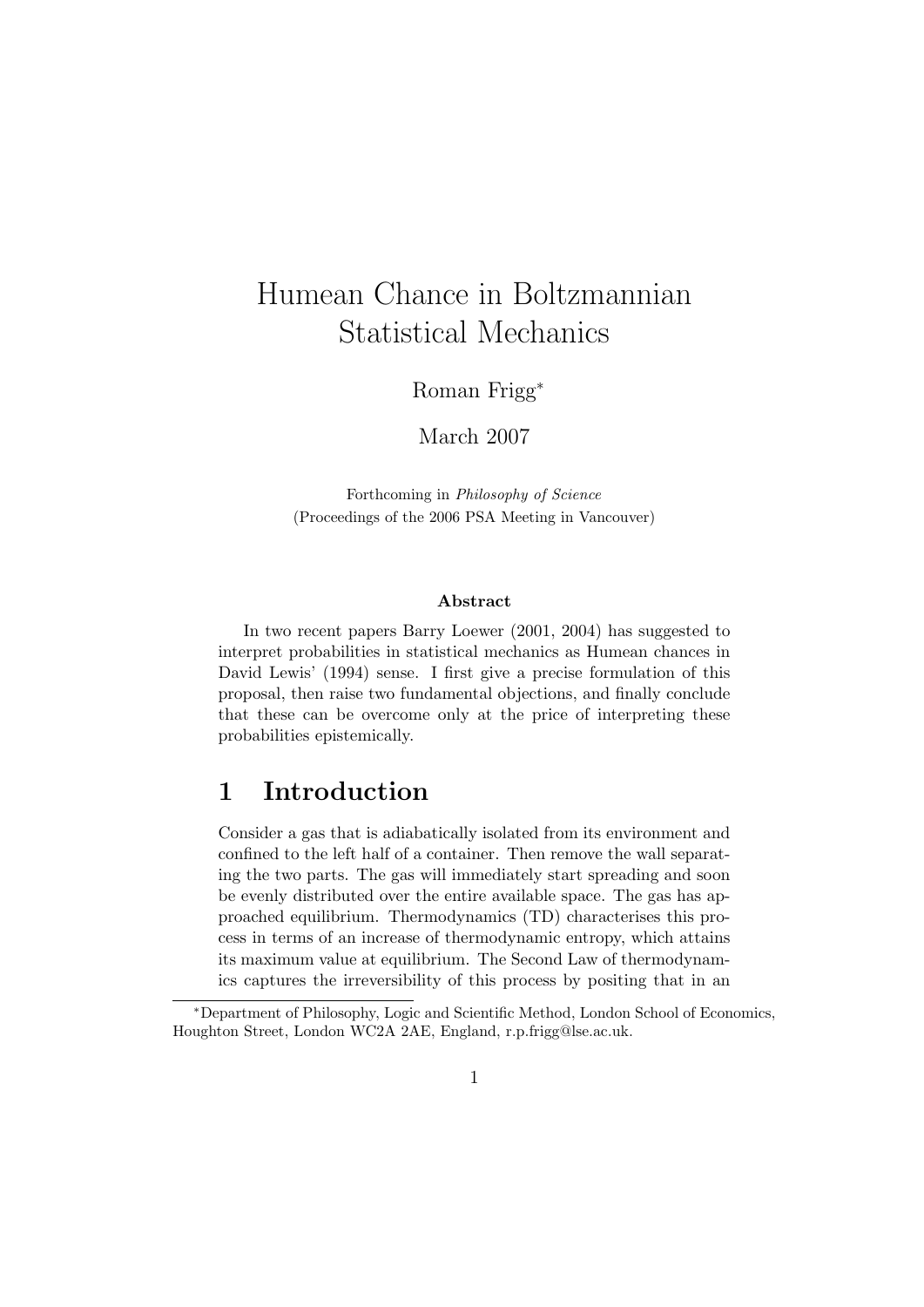isolated system such as the gas entropy cannot decrease. The aim of statistical mechanics (SM) is to explain the behaviour of the gas, and in particular its conformity with the Second Law, in terms of the dynamical laws governing the individual molecules of which the gas is made up. In what follows these laws are assumed to be the ones of Hamiltonian classical mechanics.

We should not, however, ask for an explanation of the the Second Law literally construed. This law is a universal law and as such cannot be explained by a statistical theory. But this is not a problem because we can rest content if we explain the 'Boltzmannian version' of the second law (Callender 1999), which I call 'Boltzmann's Law' (BL):

Consider an arbitrary instant of time  $t$  and assume that at that time the Boltzmann entropy  $S_B(t)$  of the system is low. It is then *highly probable* that at any time  $t' > t$  we have  $S_B(t') > S_B(t)$ .

What notion of probability is invoked in BL and what reasons do we have to believe that the claim it makes is true? The orthodox answer is that probabilities are time averages and that entropy is likely to increase because, assuming that the system is ergodic, the system is in equilibrium most of the time. This view is now widely believed to be untenable due to both conceptual problems and its invocation of ergodicity (see Earman and Rédei  $(1996)$  and van Lith  $(2001)$  for discussions). A propensity interpretation of SM probabilities is ruled out by the fact that the underlying micro-theory, Hamiltonian mechanics, is deterministic: Popper's and Miller's hand-waving notwithstanding, this is incompatible with there being propensities (Clark 2001). Frequentism has never been seriously put forward as an interpretation of SM probabilities because mechanical systems do not satisfy von Mises' independence requirement. Finally, so-called 'no-theory-theories' do not improve the situation because at least in the context of physical theories they do not provide an independent alternative to other accounts (Frigg and Hoefer 2007).

In two recent papers Loewer (2001, 2004) has suggested that the way out of this deadlock is to build on David Lewis' (1986, 1994) approach and interpret SM probabilities as Humean chances. In this paper I first give a precise formulation of Loewer's proposal, then raise two fundamental objections, and finally conclude that these can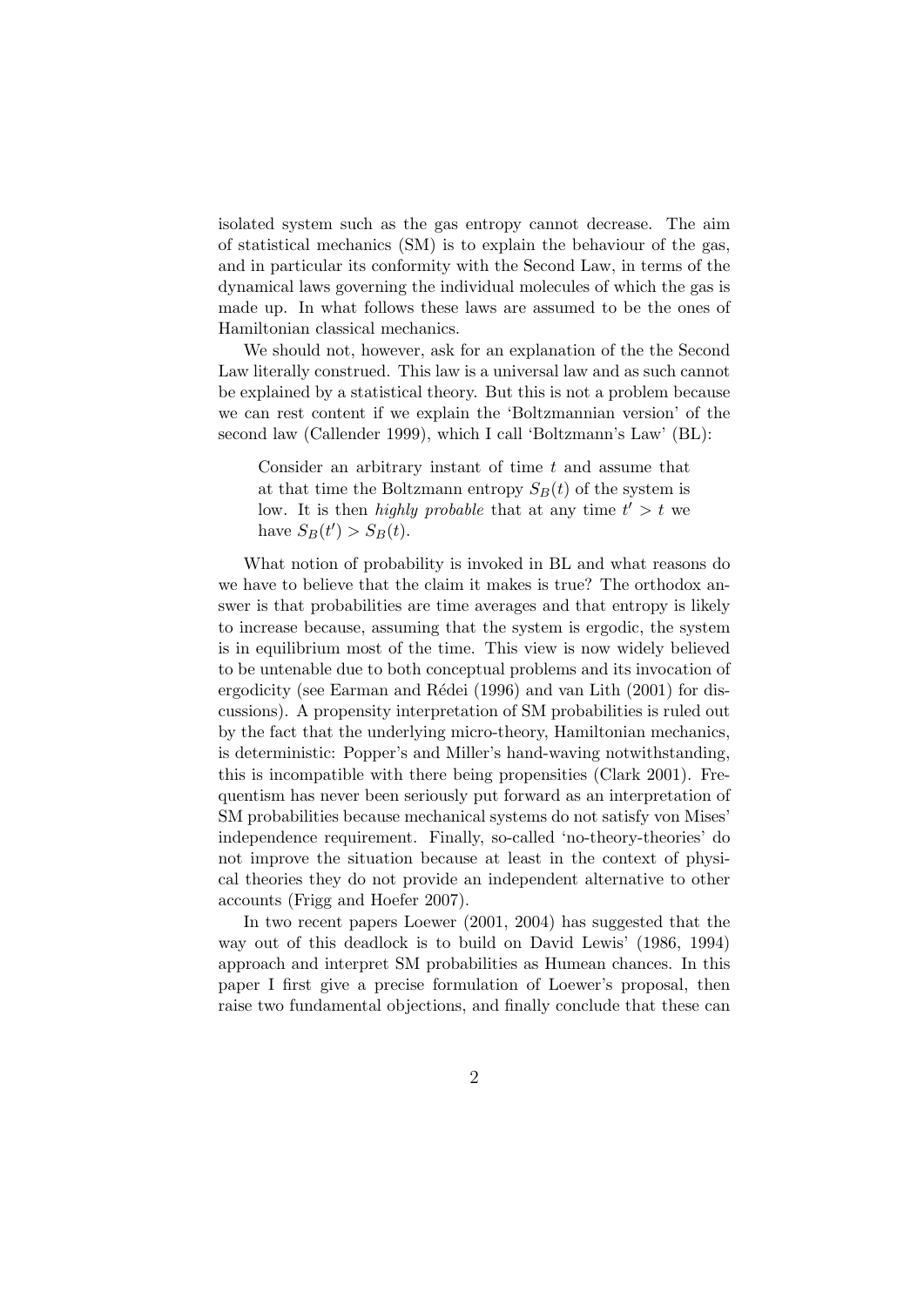be overcome only at the price of interpreting SM probabilities epistemically.

## 2 Boltzmannian Statistical Mechanics

The microstate of a system consisting of n particles is specified by a point in its 6n-dimensional phase space  $\Gamma$ , which is endowed with the Lebesgue measure  $\mu_L$  (its 'natural' measure).<sup>1</sup> The dynamics of the system is governed by Hamilton's equations of motion, which define a measure-preserving phase flow  $\phi_t$  on  $\Gamma$ ; that is,  $\phi_t$ :  $\Gamma \to \Gamma$  is a one-to-one mapping for every real number t and  $\mu_L(\phi_t(B)) = \mu_L(B)$ for every measurable set  $B \subseteq \Gamma$ . In what follows we assume that the relevant physical process begins at a particular instant  $t_0$  and I adopt the convention that ' $\phi_t(x)$ ' denotes the state of the system at time  $t_0 + t$  if it was in state x at  $t_0$ , and likewise for ' $\phi_t(B)$ '. Similarly,  $\phi_{-t}(x)$ ' denotes the denotes the state at time  $t_0$  which gets mapped onto x at time  $t_0 + t$  under the dynamics of the system, and likewise for  $\phi_{-t}(B)$ . In a Hamiltonian system energy is conserved and hence the motion of the system is confined to the  $6n - 1$  dimensional energy hypersurface  $\Gamma_E$ . The measure  $\mu_L$  can be restricted to  $\Gamma_E$ , which induces a natural and invariant measure  $\mu$  on  $\Gamma_E$ .

The macrostates  $M_k$ ,  $k = 1, ..., m$ , of the system (where  $m < \infty$ ), characterised by the values of macroscopic parameters, are assumed to supervene on the system's microstates. Therefore each  $M_k$  is associated with a region  $\Gamma_{M_k} \subseteq \Gamma_E$  so that the system is in macrostate  $M_k$ at t iff its mictostate x at t lies within  $\Gamma_{M_k}$ . The  $\Gamma_{M_k}$  form a partition of  $\Gamma_E$ , meaning that they do not overlap and jointly cover  $\Gamma_E$ .

By definition,  $S_B(M_k) := k_B \log[\mu(\Gamma_{M_k})]$  is the Boltzmann entropy of macrostate  $M_k$  (where  $k_B$  is the Boltzmann constant). Because the  $\Gamma_{M_k}$  don't overlap it follows that a system is in exactly one macrostate at any given time  $t$  and for this reason it makes sense to talk about the Boltzmann entropy  $S_B(t)$  of a system at time t:  $S_B(t) := k_B \log[\mu(\Gamma_{M_t})],$  where  $M_t$  is the system's macrostate at time t (i.e.  $M_t$  is the  $M_k$  for which it is the case that  $x \in \Gamma_{M_k}$ , where x is the system's microstate at  $t$ ). The Boltzmann entropy assumes its maximum for the equilibrium state.

<sup>1</sup>For a short introduction to Boltzmannian SM see Lebowitz (1993).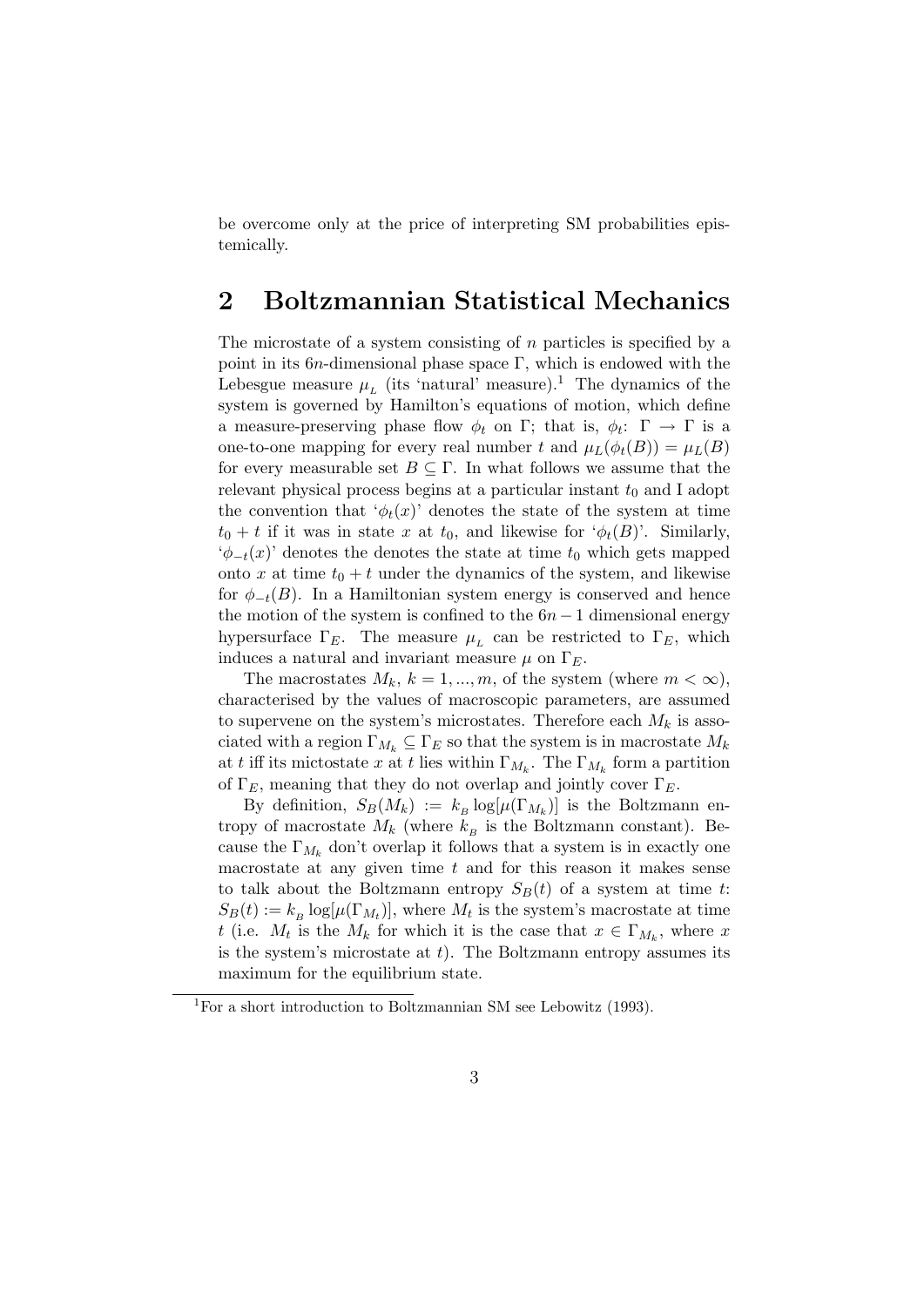To rationalise Boltzmann's law we need to introduce probabilities. The standard way to do this is by appeal to the so-called 'Statistical Postulate' (SP):

Let  $M_t$  be the system's macrostate at time t. Then the probability at time  $t$  that the system's microstate lies in  $B \subseteq \Gamma_{M_t}$  is  $p_t(B) = \mu(B)/\mu(\Gamma_{M_t}).$ 

Now consider the set F of all microstates in  $\Gamma_{M_t}$  which in the near future evolve towards macrostates  $M'$  that have higher Boltzmann entropy than  $M_t$ . With the assumption that  $\mu(F)/\mu(\Gamma_{M_k}) \approx 1$  for all  $k$  it follows from SP that for all  $t$  the system is highly likely to evolve towards a state of higher entropy, which is exactly what BL asserts.

Whether or not this assumption holds true in a particular system is a substantial question. However, even if it does there is a problem. It follows from the time reversal invariance of Hamilton's equations of motion that if it is true that the system is overwhelmingly likely to evolve towards a macrostate of higher entropy in the future, it is also overwhelmingly likely to have evolved into the current macrostate from a past macrostate  $M''$  which also has *higher* entropy. This flies in the face everyday experience and leads to wrong retrodictions.

Albert (2000, 71-96) suggests fixing this problem by first taking the system under investigation to be the entire universe and then adopting the so-called Past Hypothesis (PH), the postulate that the universe came into being in a low entropy macrostate, the Past State, which is provided to us by modern Big Bang cosmology. The problems with flawed retrodictions can then be avoided by conditionalising on the Past State. From a technical point of view, this amounts to replacing SP with what I call the 'Past Hypothesis Statistical Postulate' (PHSP):

Let  $M_t$  be the system's macrostate at time t. SP is valid for the Past State  $M_p$ , which obtains at time  $t_0$ . For all times  $t > t_0$  the probability at time t that the system's microstate lies in B is  $p_t(B|R_t) = \mu(B \cap R_t)/\mu(R_t)$ , where  $R_t := M_t \cap \phi_t(M_p).$ 

In what follows I refer to these probabilities as 'PHSP probabilities'. This principle is used to make predictions about the system's future by choosing  $B$  to be the set of those microstates that behave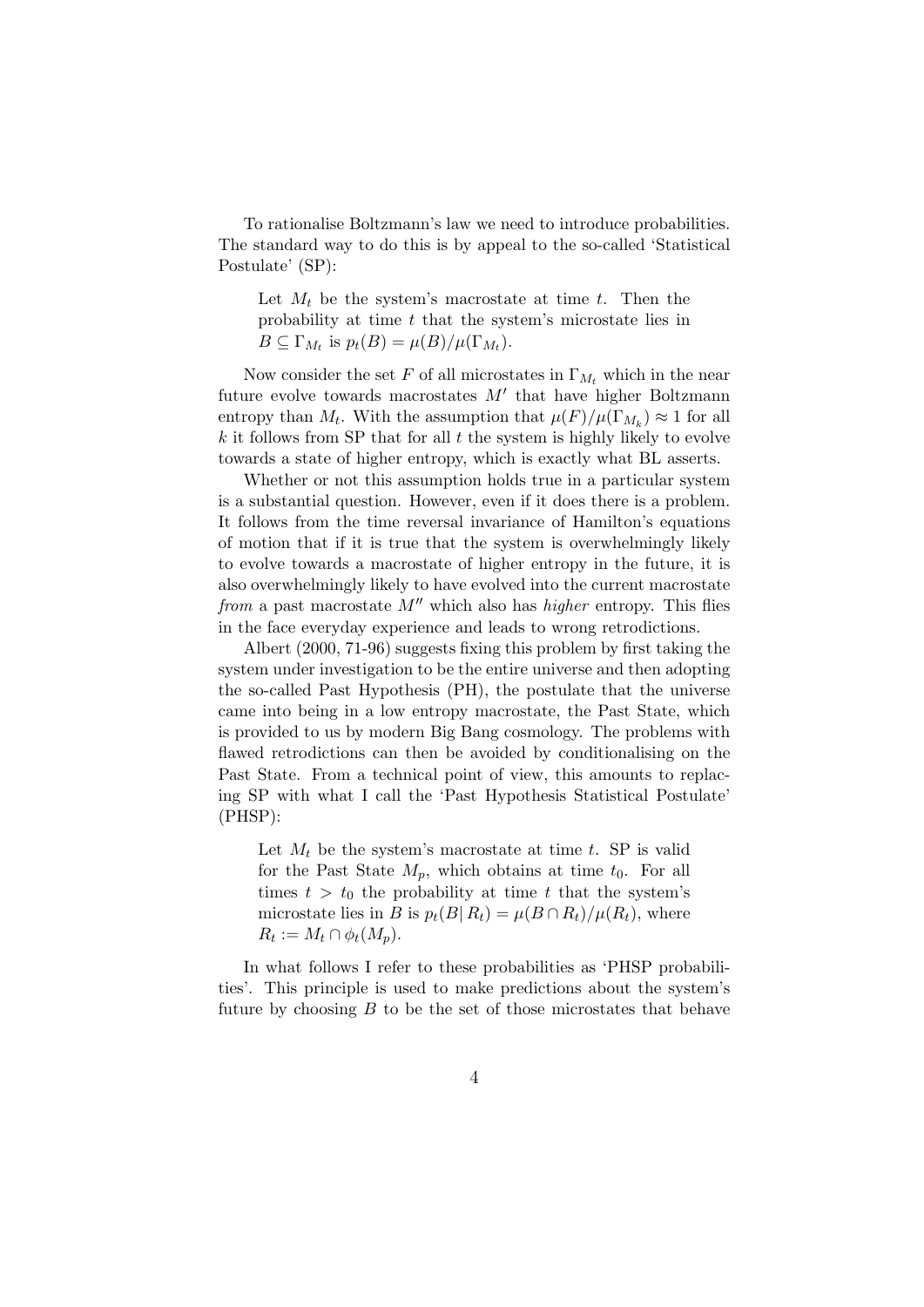in the desired way. For instance, if choose  $B$  to be the set  $F$  (as defined above),  $p_t(F)$  is the probability that the system's entropy will increase in the near future given PH. If this probability comes out high for all  $M_k$  we have explained BL. Again, whether or not this is the case is a substantive question having to do with both the construction of the macrostates as well as the dynamics of the system. However, the problems I discuss in this paper are orthogonal to this issue and so I assume for the sake of argument that this assumption bears out in systems of interest.<sup>2</sup>

### 3 Humean Chance

The basis for Lewis' theory of probability is the so-called Humean mosaic, the collection of all non-modal and non-probabilistic actual events making up the world's entire history (from the very beginning to the very end) and upon which all other facts supervene. Lewis himself suggested that the mosaic consists of space-time points plus local field quantities representing material stuff. In a classical mechanical system the Humean mosaic simply consist of the trajectory of the system's microstate in phase space, on which the system's macrostates supervene.

The next element of Lewis' theory is a thought experiment. To make this explicit – more explicit than it is in Lewis' own presentation – I introduce a fictitious creature, Lewis' Demon. In contrast to human beings who can only know a small part of the Humean mosaic, Lewis' Demon knows the entire mosaic. The demon now formulates various deductive systems which make true assertions about what is the case, and, perhaps, also about what the probability for certain events are. Then the demon is asked to choose the best among these systems. The laws of nature are the true theorems of this system and the chances for certain events to occur are what the probabilistic laws of the best system say they are (Lewis 1994, 480). Following Loewer, I call probabilities thus defined L-chances.

The best system is the one that strikes the best balance between strength, simplicity and fit. The notions of strength and simplicity are given to the demon and are taken for granted in this context, but the

<sup>2</sup> I also assume that one can make sense of PH in the current context, an assumption that has been questioned by Earman (2006).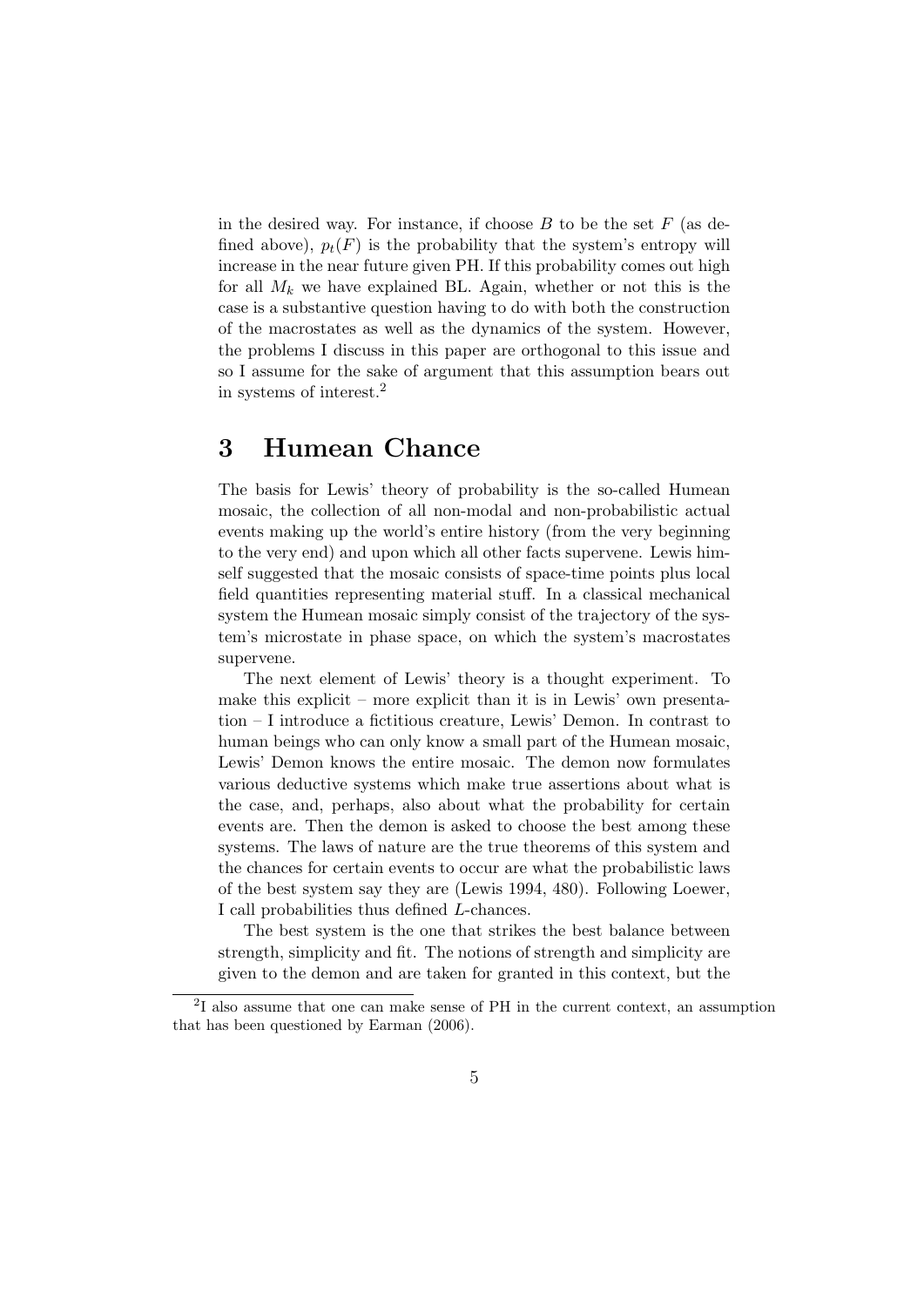notion of fit needs explicit definition. Every system assigns probabilities to certain courses of history, among them the actual course; the fit of the system is measured by the probability that it assigns to the actual course of history, i.e. by how likely it regards things that actually happen. By definition systems that do not involve probabilistic laws have perfect fit. As an illustration, consider a Humean mosaic that consists of just ten outcomes of a coin flip: HHTHTTHHTT. Theory  $T_1$  posits that all events are independent and sets  $p(H) = p(T) = 0.5$ ; theory  $T_2$  shares the independence assumption but posits  $p(H) = 0.9$ and  $p(T) = 0.1$ . It follows that  $T_1$  has better fit than  $T_2$  because  $(0.5)^{10} > (0.1)^{5}(0.9)^{5}.$ 

Loewer's suggestion is that Boltzmannian SM as introduced above – the package of Hamiltonian mechanics, PH and PHSP – is a putative best system of the sort just described (2001, 618; 2004, 1124) and that PHSP probabilities can therefore be regarded as Humean chances. But there is an obvious problem, namely reconciling determinism and the existence of probabilistic laws, which Lewis himself thought was impossible (1986, 118).

Loewer claims that Lewis was wrong about this and suggests that introducing probabilities via initial conditions solves the problem:

'[...] while there are chances different from 0 and 1 for possible initial conditions the chances of any event A after the initial time will be either 1 or 0 since  $A$ 's occurrence or non-occurrence will be entailed by the initial state and the deterministic laws. However, we can define a kind of dynamical chance which I call 'macroscopic chance'. The macroscopic chance at  $t$  of event  $A$  is the probability given by starting with the micro-canonical distribution over the initial conditions and then conditionalising on the entire macroscopic history of the world (including the low entropy postulate) up until t.  $[\dots]$  this probability distribution is completely compatible with deterministic laws since it concerns only the initial conditions of the universe.' (Loewer  $2001, 618-19)^3$ 

Loewer does not tell us what exactly he means by 'a kind of dynamical chance', in what sense this chance is macroscopic, how its

<sup>3</sup>The same idea is described in Loewer (2004, 1124).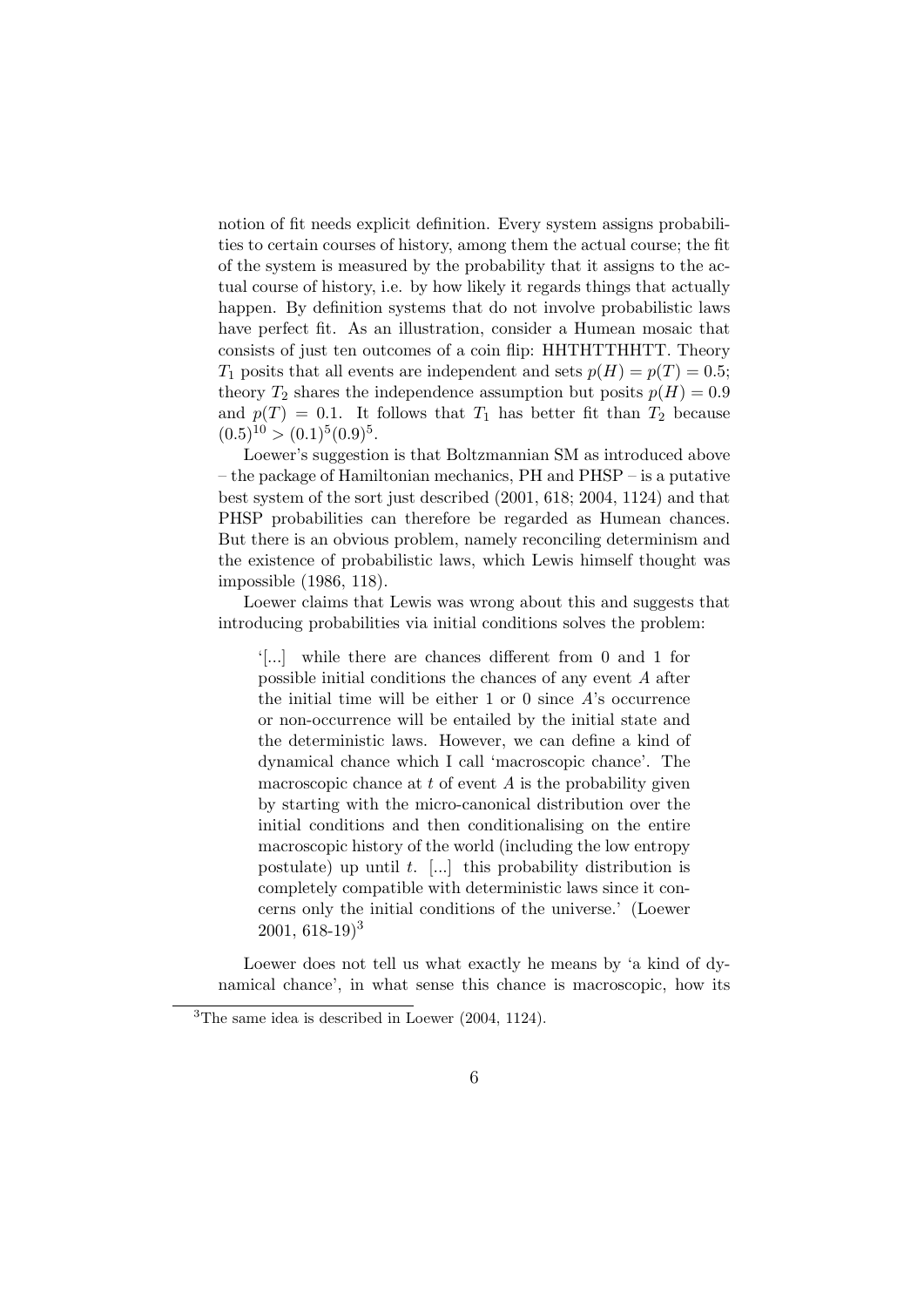values are calculated, and how it connects to the technical apparatus of SM. I will now present how I think this proposal is best understood and show that, on this reading, Loewer's 'macroscopic chances' coincide with PHSP as formulated above.

As in Section 2, I take the system's state at  $t > t_0$  to be the macrostate  $M_t$ . We now need to determine the probability of the event 'being in set  $B \subseteq \Gamma_{M_t}$  at time t'. As I understand it, Loewer's proposal falls into two parts. The first is that the probability of an event at a time  $t$  is 'completely determined' by the probability of the corresponding event at time  $t_0$ ; that is, the probability of the event 'being in set B at time t',  $p_t(B)$ , is equal to the probability of 'being in set  $B_0$  at time  $t_0$ ' where  $B_0$  is, by definition, the set that evolves into  $B$  under the dynamics of the system after time  $t$ has elapsed. Formally,  $p_t(B) = \mu_0(B_0) = \mu_0(\phi_{-t}(B))$ , where  $\mu_0$  is the microcanonical distributino over the Past State, i.e.  $\mu_0(\cdot)$  =  $\mu(\,\cdot\,\cap\,\Gamma_{M_p})/\mu(\Gamma_{M_p})$ 

The second part is conditionalising on the entire macro history up to time  $t$ , i.e a specification of the system's macro state at each instant of time between  $t_0$  and  $t$ . A possible macro history, for instance, is that system is in macrostate  $M_1$  during the interval  $[t_0, t_1]$ , in  $M_5$ during  $(t_1, t_2]$ , in  $M_7$  during  $(t_2, t_3]$ , etc., where  $t_1, t_2, t_3, \dots$  are the instants of time at which the system changes from one macrostate into another. What we are now expected to calculate is the probability of 'being in set  $B$  at time  $t'$  given the system's macro history. Let  $Q_t$  be the set of all microstates in  $\Gamma_{M_t}$  that are compatible with the entire past history of the system; i.e. it is the set of all  $x \in \Gamma_{M_t}$ that lie on trajectories that for every t were in the  $\Gamma_{M_k}$  corresponding to the *actual* macrostate of the system at  $t$ . The sought-after conditional probability then is  $p_t(B|Q_t) = p_t(B \& Q_t)/p_t(Q_t)$ , provided that  $p_t(Q_t) \neq 0$ , which, as we shall see, is the problematic condition.

Putting these two parts together we obtain the fundamental equation defining L-chances for deterministic systems:

$$
p_t(B|Q_t) = \frac{\mu_0(\phi_{-t}(B \cap Q_t))}{\mu_0(\phi_{-t}(Q_t))},\tag{1}
$$

where, again,  $\mu_0(\cdot) = \mu(\cdot \cap \Gamma_{M_p})/\mu(\Gamma_{M_p}).$ 

The crucial thing to realise now is that due to the conservation of the measure the expression for the conditional probability in PHSP can be expressed as  $p_t(B|R_t) = \mu(\phi_{-t}(B \cap R_t))/\mu(\phi_{-t}(R_t))$ . Trivially,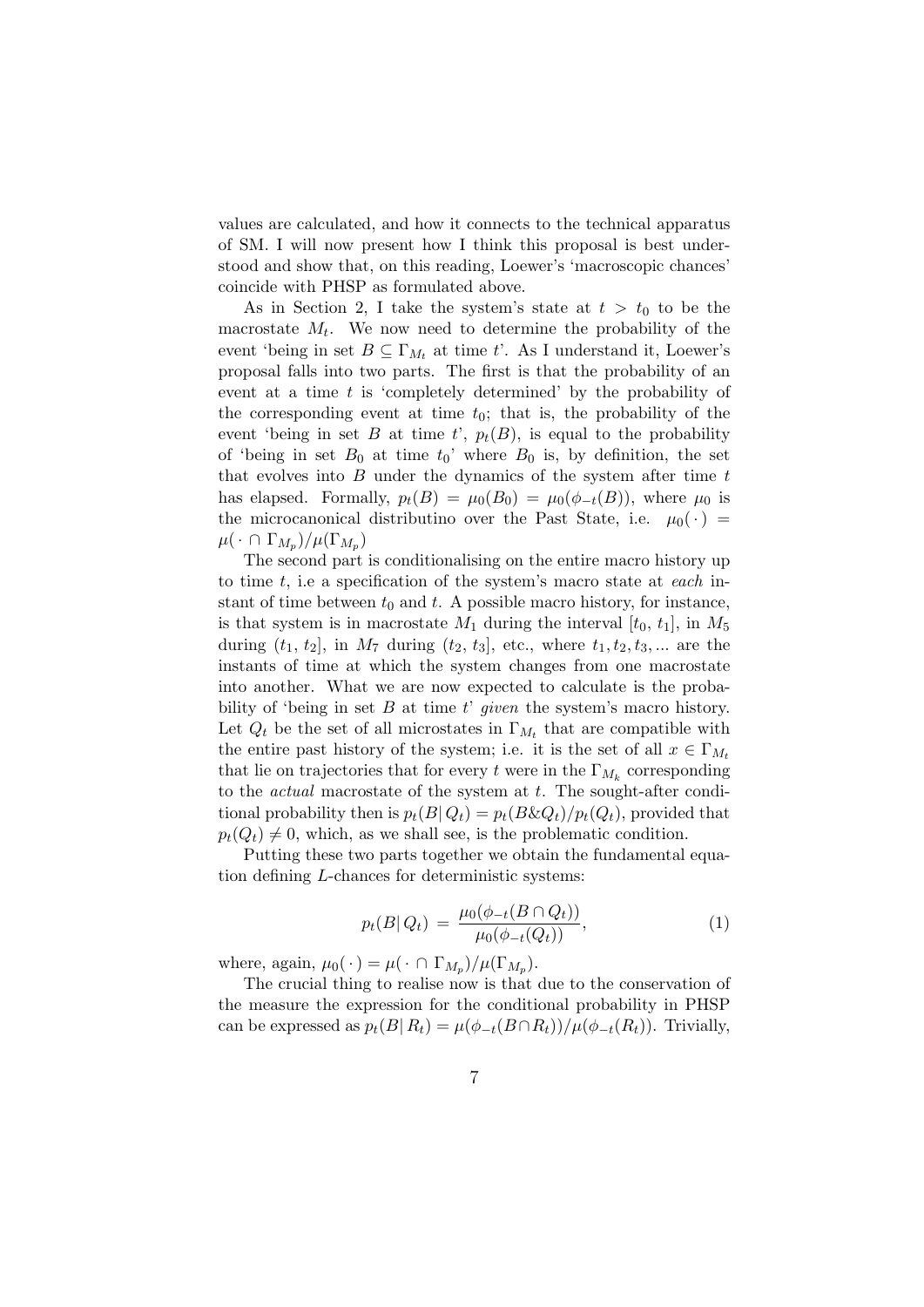we can substitute  $\mu_0$  for  $\mu$  in this expression which makes it is equivalent to Equation 1, if we treat  $Q_t$  and  $R_t$  as equals. (In fact there is a difference between them in that  $R_t$  only involves a conditionalisation on PH, while  $Q_t$  contains the *entire* past history. However, nothing in PHSP depends on this and one could just as well include the entire history in  $R_t$ .) Hence PHSP can be interpreted as attributing probabilities to events at  $t > t_0$  solely on the basis of the microcanonical measure over the initial conditions, which is precisely what Loewer needs.

#### 4 Problems with Fit

Loewer claims that SM as introduced above is the system that strikes the best balance between simplicity, strength and fit. Trivially, this implies that it can be ranked along these three dimensions. Simplicity and strength are no more problematic in SM than they are in any other context and I shall therefore not discuss them further here. The problematic concept is fit.

The fit of a theory is measured in terms of the probability that it assigns to the actual course of history. But what history? Given that L-chances are calculated using the Lebesgue measure, which assigns measure zero to any trajectory, they do not lead to a non-trivial ranking of micro histories (trajectories in Γ). The right choice seems to be to judge the fit of theory with respect to the system's macro history.

What is the probability of a macro history? A first answer to this question would be to simply use Equation 1 to calculate the probability of a macro state at each instant of time and then multiply them all, just as we did in the above example with the coins (with the only difference that the probabilities are now not independent any more, which is accounted for in Equation 1). This is plain nonsense. There is an uncountable infinity of such probabilities and multiplying an uncountable infinity of numbers is an ill-defined operation. Determining the probability of a history by multiplying probabilities for individual events in the history works fine as long as the events are discrete (like coin flips), but it fails when we have a continuum.

Maybe this was too crude a stab at the problem and when taking the right sorts of limits things work out fine. Let us discretise time by dividing the real axis into small intervals of length  $\delta$ , then calculating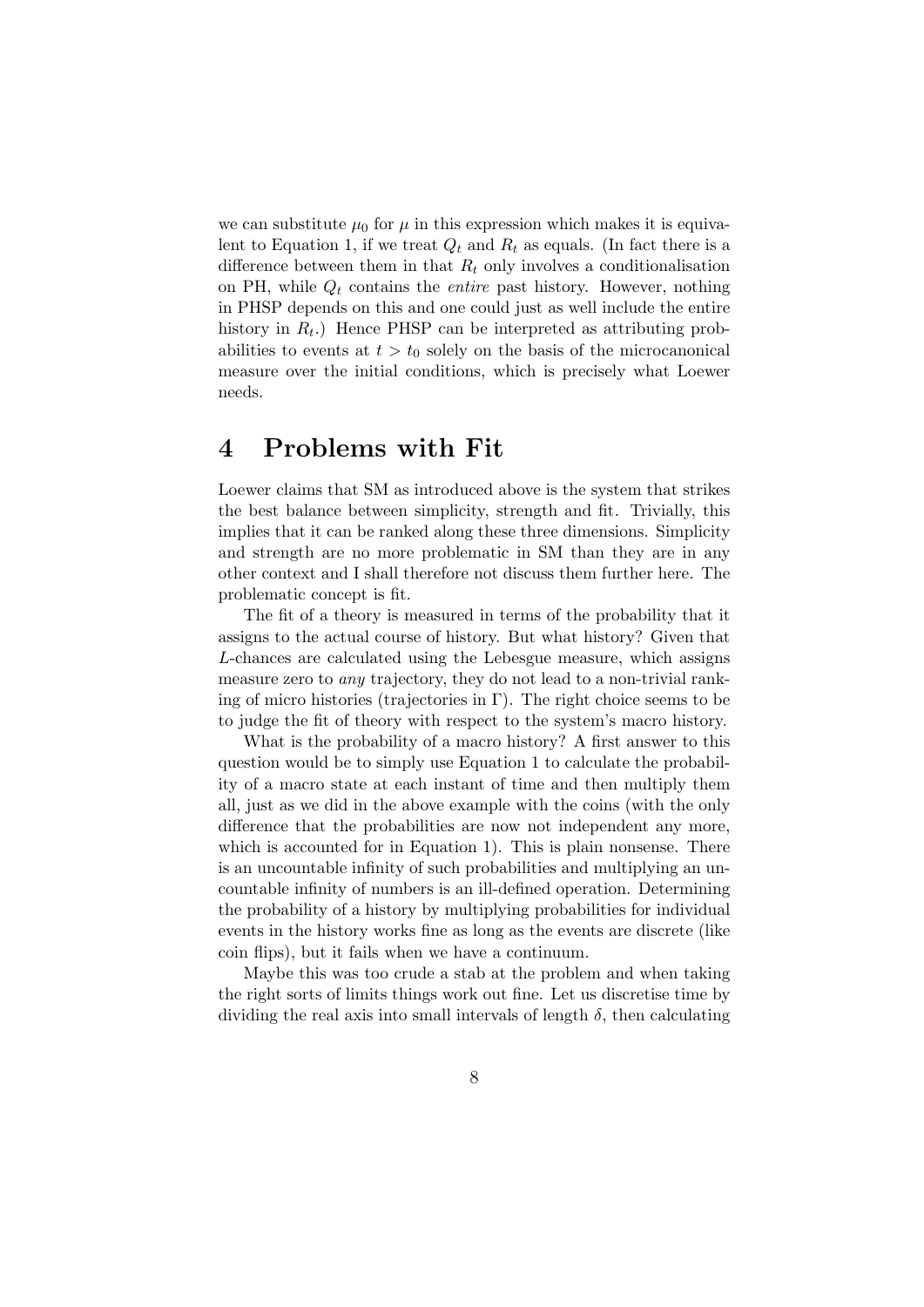the probabilities at the instants  $t_0$ ,  $t_0 + \delta$ ,  $t_0 + 2\delta$  etc., multiply them (there are only countably many now), and then take the limit  $\delta \to 0$ . This would work if the  $p_t(B|Q_t)$  depended in a way on  $\delta$  that would assure that the limit exists. This is not the case. In fact, for all  $t > t_1$ (i.e. after the first change of macrostate), the  $p_t(B|Q_t)$  do not exist because  $Q_t$  has measure zero, and this irrespective of  $\delta$ . This can be seen as follows. Take the above example of a macro history and consider an instant  $t \in (t_1, t_2]$  when the system is in macrostate  $M_5$ . To calculate the probability of the system being in  $M_5$  at t we need to determine  $Q_t$ , the set of all microstates in  $\Gamma_{M_5}$  compatible with the past macro history. Now, these points must be such that they were were in  $M_1$  at  $t_1$  and in  $M_5$  just an instant later (i.e. for any  $\varepsilon > 0$ , at  $t_1 + \varepsilon$  the system's state is in  $\Gamma_{M_5}$ ). The mechanical systems we are considering have global solutions (or at least solutions for the entire interval  $[t_0, t_f]$ , where  $t_f$  is the time when the system ceases to exist) and trajectories in such systems have finite phase velocity; that is, a phase point  $x$  in  $\Gamma$  cannot cross a finite distance in no time. From this it follows that the only points that satisfy the condition of being in  $M_1$  at  $t_1$  and in  $M_5$  just instant later are the ones that at  $t_1$  lie exactly on the boundary between  $M_1$  and  $M_5$ . But the boundary of a  $6n-1$ dimensional region is  $6n - 2$  dimensional and threfore has measure zero. Therefore  $Q_t$  has measure zero for all  $t > t_1$ , and accordingly  $p_t(B|Q_t)$  does not exist for  $t > t_1$ , no matter what B is. Needless to say, this renders the limit  $\delta \to 0$  obsolete.

The source of the problem is the conjunction of three elements: (1) the posit that time is continuous, (2) the assumption that the transition from one macrostate to another one takes place at a precise instant, (3) the posit that we conditionalise on the entire macro history of the system. We have to give up at least one of these to obtain non-zero  $p_t(B|Q_t)$ . The problem is that all three elements either seem reasonable or are deeply entrenched in the theory and cannot be renounced without far-reaching consequences.

The first option, discretising time, would solve the problem because if we assume that time is discrete the macro history is discrete too. If we only consider, say, the events 'being in  $\Gamma_{M_1}$  at instant  $\tau_1$ ' and 'being in  $\Gamma_{M_5}$  at instant  $\tau_2$ ', where  $\tau_1 \in [t_0, t_1]$  and  $\tau_2 \in (t_1, t_2]$ , sets of finite measure can move from  $\Gamma_{M_1}$  to  $\Gamma_{M_5}$  and  $Q_t$  no longer needs to have measure zero. The problem with this suggestion is that it is ad hoc and defeats the purpose of SM. If we believe that classical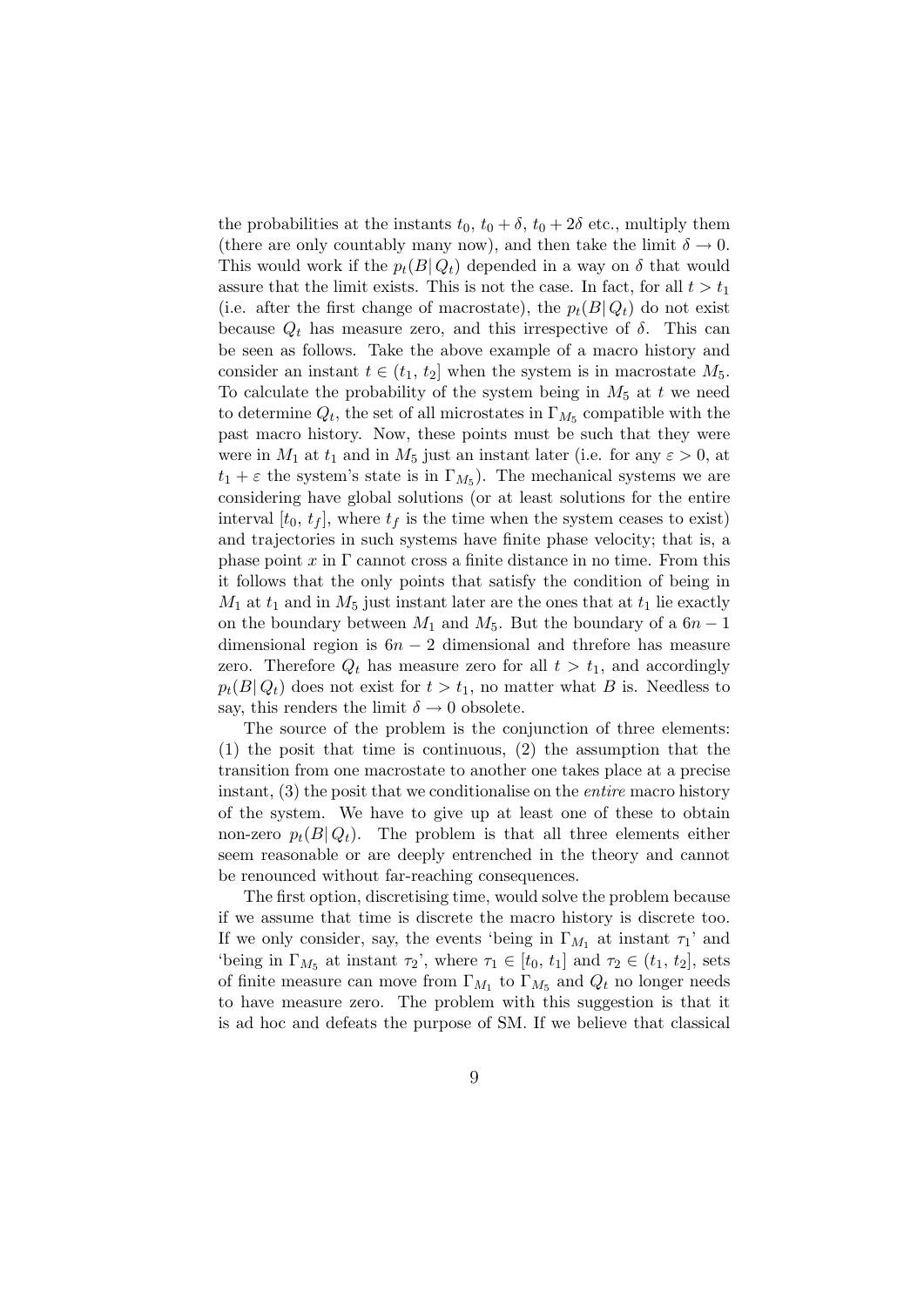mechanics is the fundamental theory governing the micro constituents of the universe and set out to explain the behaviour of the universe in terms of its laws, not much seems to be gained if such an explanation can only be had at the expense of profoundly modifying these laws.

The second suggestion would be to allow for finite transition times between macrostates, i.e. allowing for there to be periods during which it is indeterminate in which macrostate the system is. Given that states move with finite phase velocity, this would amount to introducing 'transition zones', i.e. 'belts' between different  $\Gamma_{M_k}$  consisting of microstates which neither belong to one nor the other macrostate. This suggestion is not without merit as one could argue that sharp boundaries between macro-states are indeed a mathematical idealisation that is ultimately unjustifiable from a physics perspective. However, giving up the assumption that the  $\Gamma_{M_k}$  have sharp boundaries and together form a partition of  $\Gamma_E$  would amount to a serious change in SM itself, and it would remain to be seen whether a theory based on this assumption turns out to be workable.

The third option denies that we we should conditionalise on the complete macro history. The idea is that even though time at bottom is continuous, the macro history takes record of he system's macrostate only at discrete instants and is oblivious about what happens between these. That is, what we should conditionalise on is the discrete macro history (DMH):  $M_p$  at  $\tau_0$ ,  $M_{\tau_1}$  at  $\tau_1$ ,  $M_{\tau_2}$  at  $\tau_2$ , ...,  $M_{\tau_{j-1}}$  at  $\tau_{j-1}$  and  $M_{\tau_j}$  at  $\tau_j$ , where  $t_0 =: \tau_0 \leq \tau_1 \leq ... \leq \tau_{j-1} \leq \tau_j := t_f$  is a finite number of instants of time and the  $M_{\tau_i}$  the system's macro state at time  $\tau_i$ <sup>4</sup>. This solves the problem because when conditionalising on a discrete macro history  $Q_t$  no longer necessarily is of measure zero.

This is at once the most feasible and the most problematic suggestion. It is feasible because it does not require revisions in the structure of the theory. It is problematic because we have given up the notion that the fit of a theory has to be best with respect to the complete history of the world, and replaced it with the weaker requirement that fit be best for a partial history. (And mind you, the point is not that the fit of the full history is in practice too complicated to calculate and we therefore settle for a more tractable notion; the point is that the fit of a complete macro history is simply not defined because the

<sup>&</sup>lt;sup>4</sup>I assume j to be finite. There is a further problem with infinite sequences (Elga 2004). The difficulties I discuss in this section and the next are independent of that problem and Elga's solution is available also in the present context.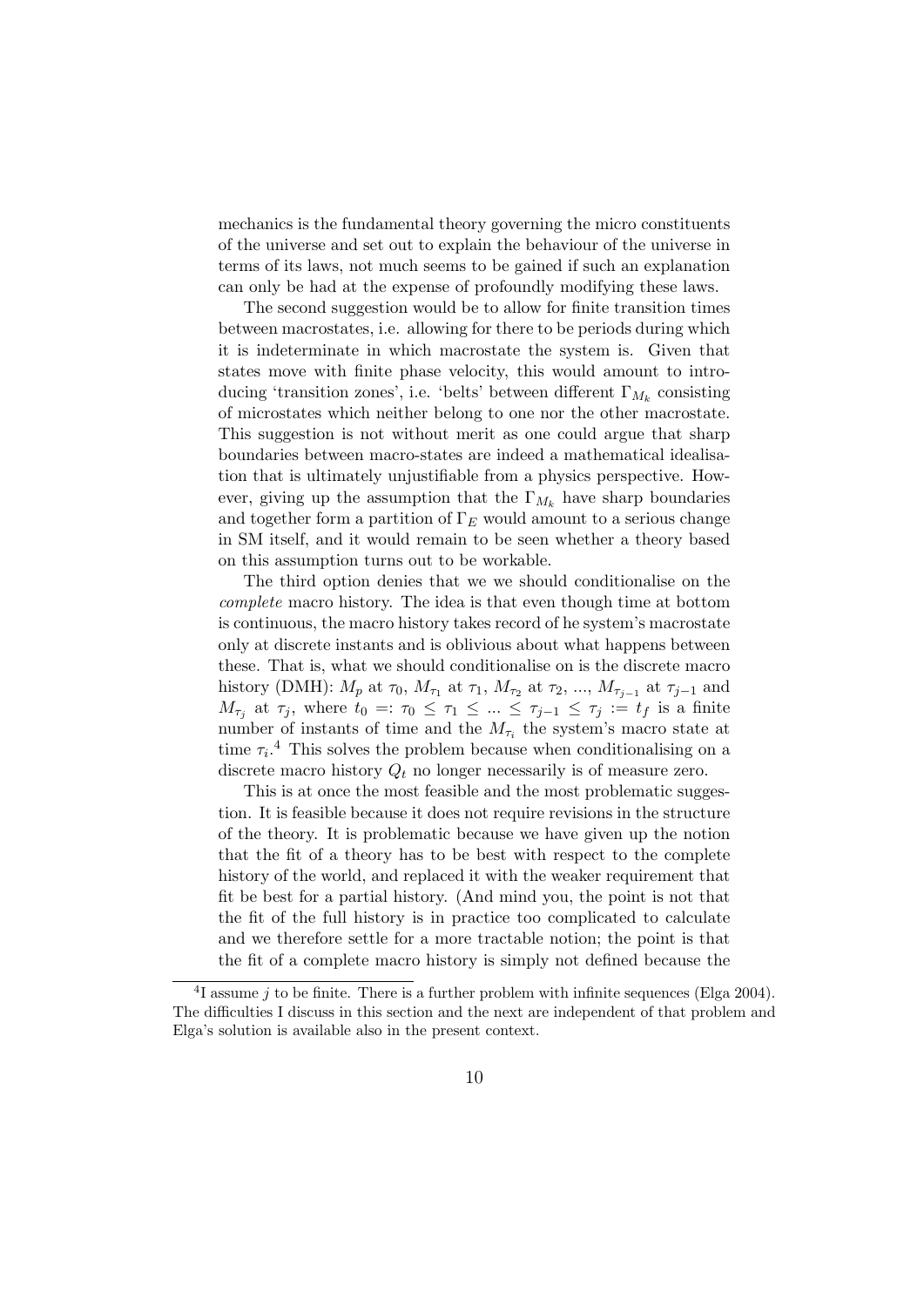relevant conditional probabilities do not exist.) From the point of view of Lewis' theory this seems unmotivated. Fit, like truth, is a semantic concept characterising the relation between the theory and the world, and if the Humean mosaic has continuous events in it there should still be a matter of fact about what the fit of the theory is.

Moreover, even if one was willing to believe that a discrete version of fit was satisfactory, it is not clear whether this leads to useful results. Depending on which particular instants of time one chooses to measure fit, one can get widely different results. Conditionalising on a DMH would be useful only if it was the case that the fit rankings came out the same no matter what choice of instants we make. There is at least a question whether this is the case.

## 5 The Putative Best System Is Not the Best System

I now assume that a DMH notion of fit can be defended in one way or another.<sup>5</sup> Then a further problem emerges: the package consisting of Hamiltonian Mechanics, PH and PHSP in fact is not the best system. The reason for this is that we can always improve the fit of a system if we choose a measure that, rather than being uniform over  $\Gamma_{M_p}$ , is somehow peaked over those initial conditions that are compatible with the entire DMH.

Let us make this more precise. The probability of the DMH is  $p(DMH) = p_{\tau_0}(B_{\tau_0}|Q_{\tau_0})...p_{\tau_{j-1}}(B_{\tau_{j-1}}|Q_{\tau_{j-1}})$ , where the  $B_{\tau_i}$  are those subsets of  $M_{\tau_i}$  that evolve into  $M_{\tau_{i+1}}$  under the evolution of the system. One can then prove that

$$
p(DMH) = \mu_0[\Gamma_p \cap \phi_{-\tau_1}(\Gamma_1) \cap \dots \cap \phi_{-\tau_j}(\Gamma_j)] \tag{2}
$$

where  $\Gamma_p := \Gamma_{M_p}$  and  $\Gamma_i := \Gamma_{M_{\tau_i}}$  for  $i = 1, ..., j$ . Now define  $N := \Gamma_p \cap$  $\phi_{-\tau_1}(\Gamma_1) \dots \phi_{-\tau_j}(\Gamma_j)$ . The fit of system is measured by the probability that it assigns to the actual DMH, which is given by Equation 2. It is a straightforward consequence of this equation that the fit of a system can be improved by replacing  $\mu_0$  by a measure  $\mu_P$  that is peaked over N, i.e.  $\mu_P(N) > \mu_0(N)$  and  $\mu_P(\Gamma_p \setminus N) < \mu_0(\Gamma_p \setminus N)$  while  $\mu_P(\Gamma_p)$ 

<sup>5</sup> I make this choice for convenience; the problem that I describe in this section also arises for the other two options.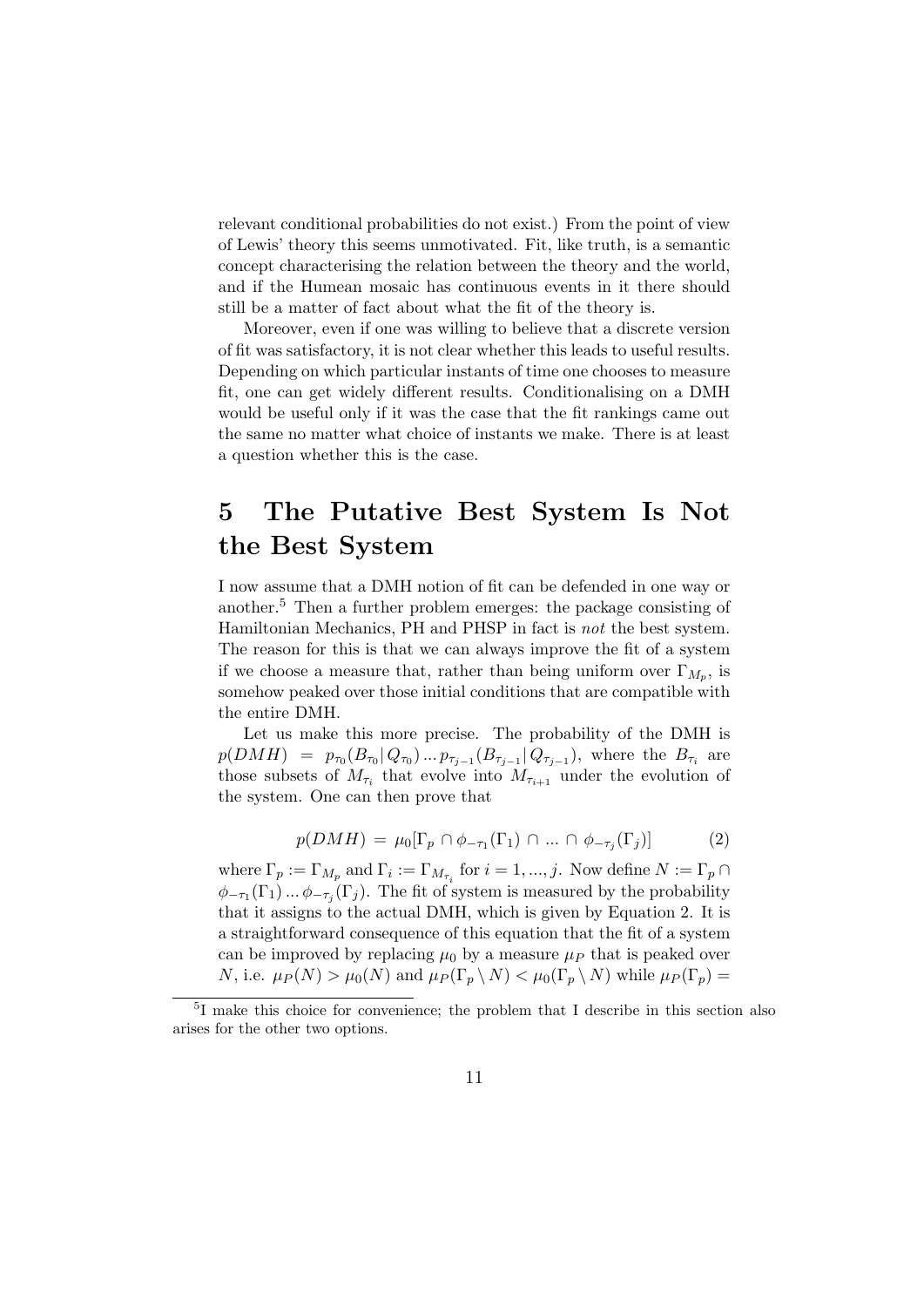$\mu_0(\Gamma_p)$ . Fit becomes maximal (i.e.  $p(DMH) = 1$ ) if, for instance, we choose the measure  $\mu_N$  that assigns all the weight to N and none to  $\Gamma_p \setminus N$ : for any set  $B \subseteq \Gamma_p$  we have  $\mu_N(B) := k\mu_0(B \cap N)$ , where  $k = 1/\mu_0(N)$  (provided that  $\mu_0(N) \neq 0$ ). Trivially, N contains the actual initial condition of the unverse. A simpler and more convenient distributions that yields maximal fit is a Dirac delta function over the actual initial condition.

If there is such a simple way to improve (and even maximise) fit, why does the demon not provide us with a system comprising  $\mu<sub>N</sub>$  or a delta function? Coming up with such a system is not a problem for the demon, as, by assumption, he knows the entire Humean mosaic, which contains the exact initial condition.

A reason to prefer  $\mu_0$  to other measures might be that these make the system less simple and that this loss in simplicity is not compensated by a corresponding gain in fit and strength. This seems implausible. Handling a dirac delta function rather than  $\mu_0$  does not render the system more complicated while the gain in fit is considerable. Hence simplicity does not seem to provide reason to prefer  $\mu_0$ to other measures that have better fit.

## 6 Outlook: Epistemic Probabilities After All

The system consisting of Hamiltonian mechanics, PH, and PHSP is not the best system and therefore PHSP probabilities cannot be interpreted as Humean chances. In this section I first want suggest that the probabilities in this system are best understood as epistemic probabilities of sorts and then indicate how this view could be defended against some common objections.

Every theory involving probabilities must answer the question of what these probabilities are probabilities for. The initial conditions approach to chance does not seem to have an answer to this question. The universe has exactly one initial micro condition and there is nothing chancy about this condition. How, then, can we understand a probability distribution over initial conditions? The only answer seems to be that this distribution reflects our ignorance about the systems's initial micro condition; all we know is the system's initial macrostate and so we put a probability distribution over the micro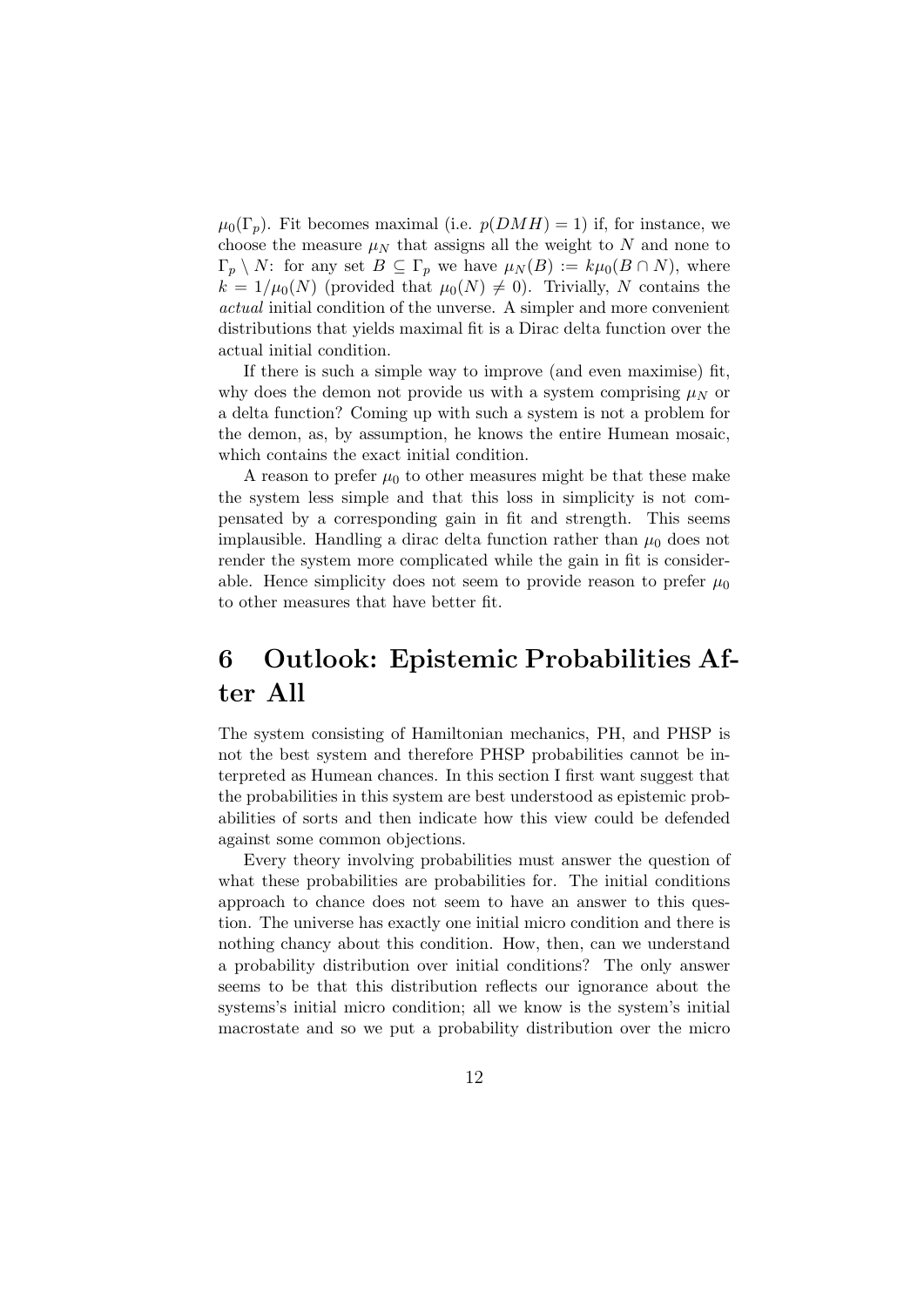conditions compatible with that macrostate which reflects our lack of knowledge.

How these epistemic probabilities should be understood is a question that I cannot discuss here. Let me just indicate that there are at least two options. The first, a version of objective Bayesianism, appeals to Jayenes' maximum entropy principle, which indeed instructs us to prefer  $\mu_0$  to alternative measures because, given the information about the system's macro state,  $\mu_0$  maximises the (continuous) Shannon entropy. The other alternative is to revise Lewis' account in a way that builds epistemic restrictions of the users of theories into the selection criteria for systems. Hoefer's (2007) theory of Humean chance makes room for this possibility.

There are two main complaints about an epistemic interpretation of SM probabilities. The first points out that the thermodynamic entropy is a property of a physical system and that  $S_B$  coincides with it up to a constant. This, so the argument goes, is inexplicable on the basis of an epistemic approach to probabilities.<sup>6</sup> This is wrong because  $S_B$  is defined in terms of the measure of certain chunks of phase space and probabilities (no matter how we interpret them) have simply nothing to with it.

The second complaint concerns the alleged causal efficacy of human knowledge. The point becomes clear in the following – rhetorical – questions by Albert:<sup>7</sup>

'Can anybody seriously think that it is somehow necessary, that it is somehow a priori, that the particles that make up the material world must arrange themselves in accord with what we know, with what we happen to have looked into? Can anybody seriously think that our merely being ignorant of the exact microconditions of thermodynamic systems plays some part in bringing it about, in making it the case, that (say) milk dissolves in coffee? How could that be?' (Albert 2000, 64, original emphasis)

It can't be, and no one should think that it could. Proponents of epistemic probabilities need not believe in parapsychology. What underlies this objection is the mistaken view that PHSP probabilities

 ${}^{6}$ This point is often made in conversation, but I have been unable to locate it in print. <sup>7</sup>Redhead (1995, 27-28, 32-33), Loewer (2001, 611), Goldstein (2001, 48), and Meacham

<sup>(2005 287-8)</sup> make similar points.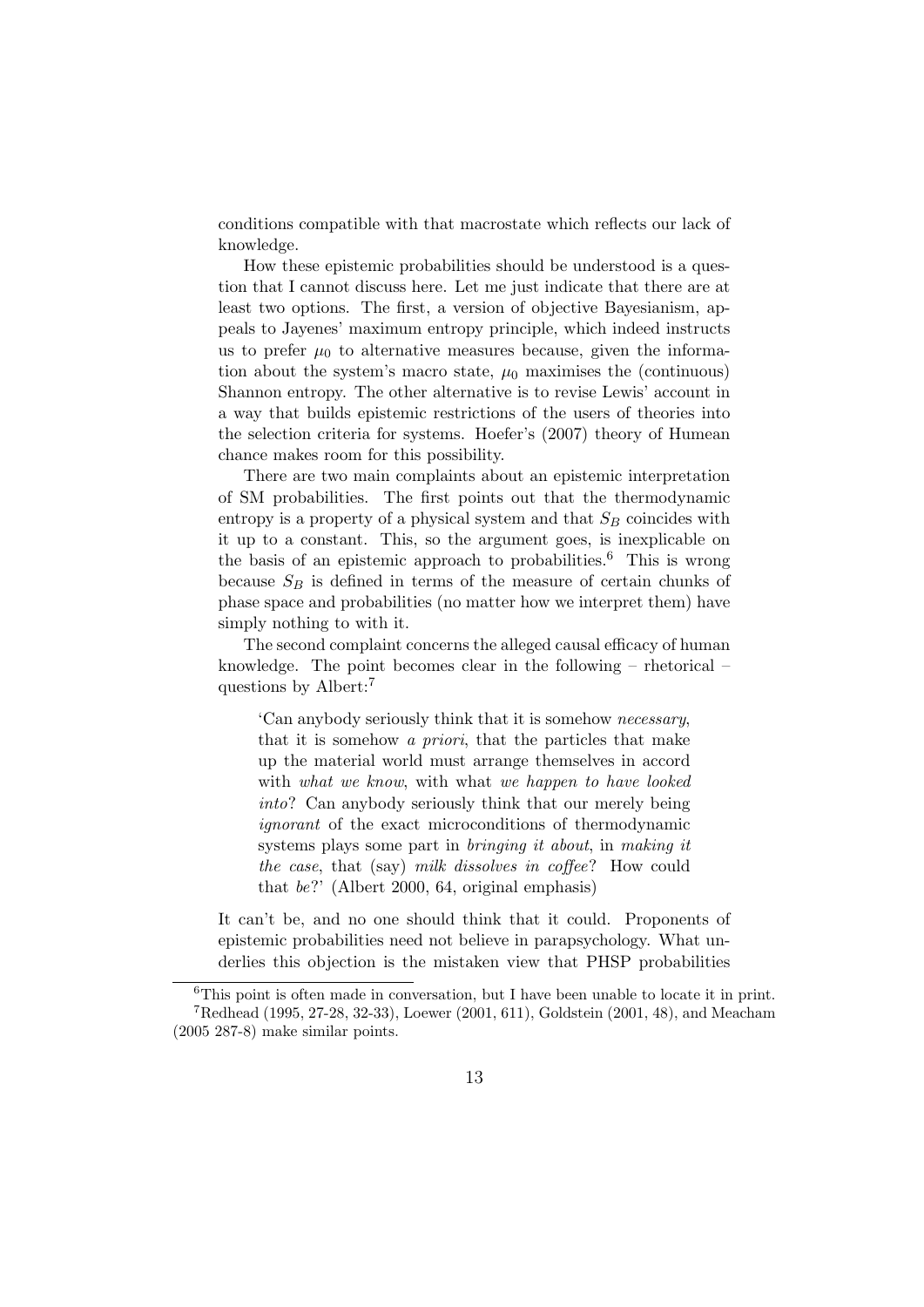play a part in bringing about things in the world. Of course the cooling down of drinks and the boiling of kettles has nothing to do with what anybody thinks or knows about them; but they have nothing to do with the probabilities attached to these events either. Drinks cool down and kettles boil because the universe's initial condition is such that under the dynamics of the system it evolves into a state in which this happens. All we need to explain why things happen is the initial condition and the dynamics.

Last but not least, the decision to conditionalise on DMH rather than the full macro history seems to square better with an epistemic approach to probabilities. For these reasons I suggest that we take seriously the option to interpret SM probabilities epistemically.

## Acknowledgements

Thanks to Nancy Cartwright, David Lavis, Carl Hoefer, Barry Loewer, and Charlotte Werndl for helpful discussion and/or comments on earlier drafts. Thanks also to the audiences of the conference 'Time, Chance and Reduction' in Munich and the PSA Meeting in Vancouver for feedback and suggestions.

## Bibliography

- Albert, David (2000), Time and Chance. Cambridge/MA and London: Harvard University Press.
- Callender, Craig (1999), "Reducing Thermodynamics to Statistical Mechanics: The Case of Entropy', Journal of Philosophy 96: 348- 373.
- Earman, John (2006), "The 'Past Hypothesis': Not Even False", Studies in History and Philosophy of Modern Physics 37: 399-430.
- $-$  and Miklós Rédei (1996), "Why Ergodic Theory Does Not Explain the Success of Equilibrium Statistical Mechanics", British Journal for the Philosophy of Science 47: 63-78.
- Elga, Adam (2004), "Infinitesimal Chances and the Laws of Nature", Australasian Journal of Philosophy 82: 67-76.
- Frigg, Roman and Carl Hoefer (2007), "Probability in GRW Theory", Studies in History and Philosophy of Science 38: 371-389.